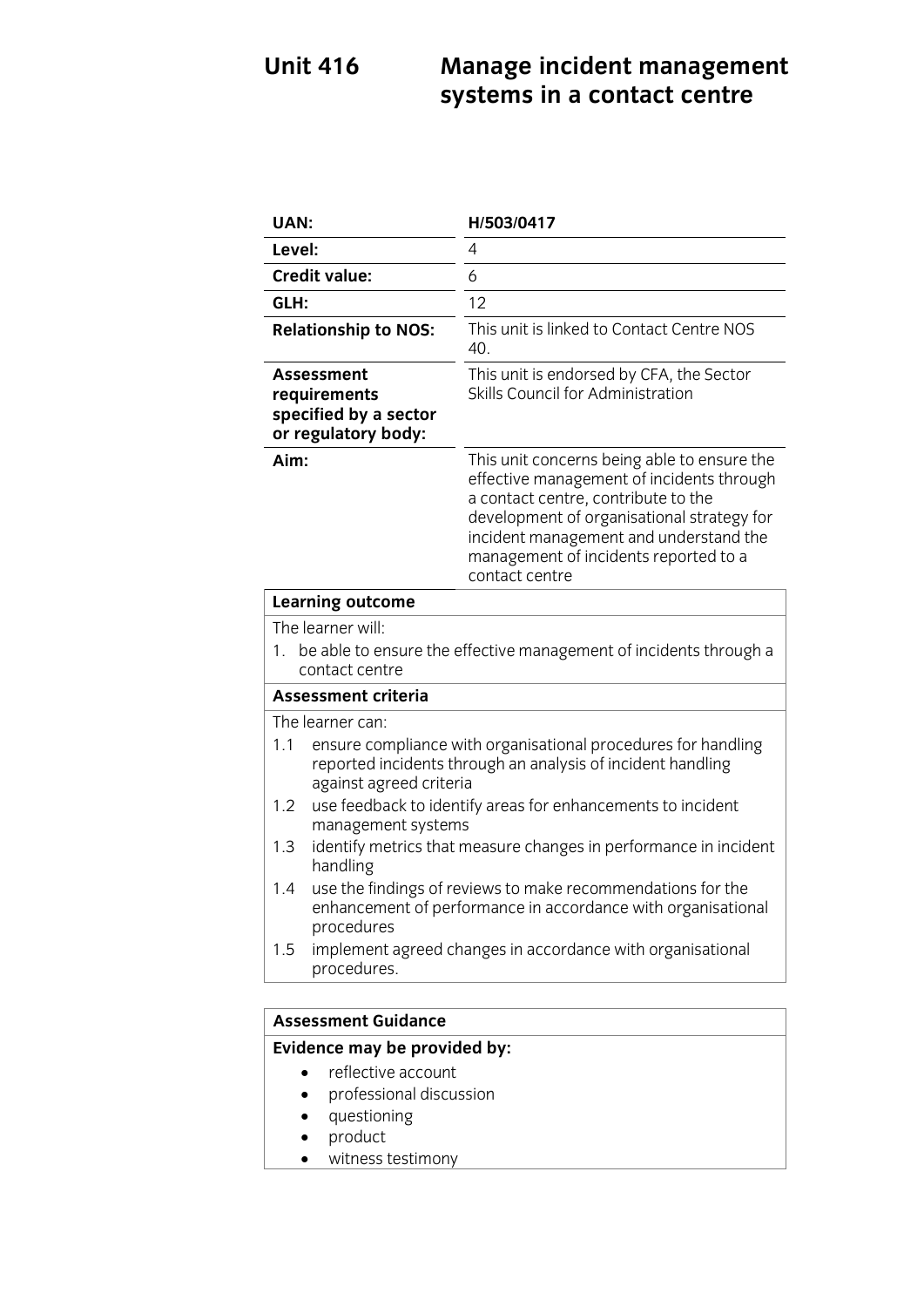# **Learning outcome**<br>The learner will:

2. be able to contribute to the development of organisational strategy for incident management through a contact centre

### Assessment criteria

The learner can:

- 2.1 use an analysis of evidence to establish the need for changes in incident management handling
- develop recommendations for the ongoing review of 2.2 develop recommendations for the ongoing review of organisational strategy for handling incidents in incident management
- 2.3 ensure that the revised strategy meets organisational objectives.  $\frac{3}{2}$  ensure that the revision of  $\frac{3}{2}$  ensure  $\frac{3}{2}$  ensure  $\frac{3}{2}$

# **Assessment Guidance**

- reflective account<br>• professional discussion
	- professional discussion<br>• questioning
	- questioning<br>• product
	- product<br>• witness
	- witness testimony

# **Learning outcome**<br>The learner will:

3. understand the management of incidents reported to a contact  $\frac{3}{2}$ . understand the management of incidents represented to a contact reported to a contact reported to a contact reported to a contact reported to a contact reported to a contact reported to a contact reported to a

### Assessment criteria

The learner can:

- 3.1 explain the incident management services offered by the contact  $\frac{1}{3}$ . Centre
- $3.2$ evaluate the strengths and weaknesses of methods of monitoring contact handling which leads to incident management
- $3.3$ evaluate the efficiency of techniques for analysing data and metrics relating to the handling of contacts which lead to incident management
- evaluate methods of assessing the effectiveness of incident 3.4 evaluate methods of assessing the ef<br>management against agreed criteria
- $3.5$ explain the importance of defining the boundaries of procedures dealing with incident management and contact centre responsibilities
- explain the importance of consultation with colleagues regarding 3.6 explain the importance of consule possible changes in procedures
- $3.7$ explain the organisational strategy relevant to incident  $\frac{3}{2}$  explains the organisation of  $\frac{3}{2}$  relevant to include the management hyperparticle relevant to include the management of  $\frac{3}{2}$  relevant to include the management of  $\frac{3}{2}$  relevant to increment the m management by the contact centre.

### **Assessment Guidance**